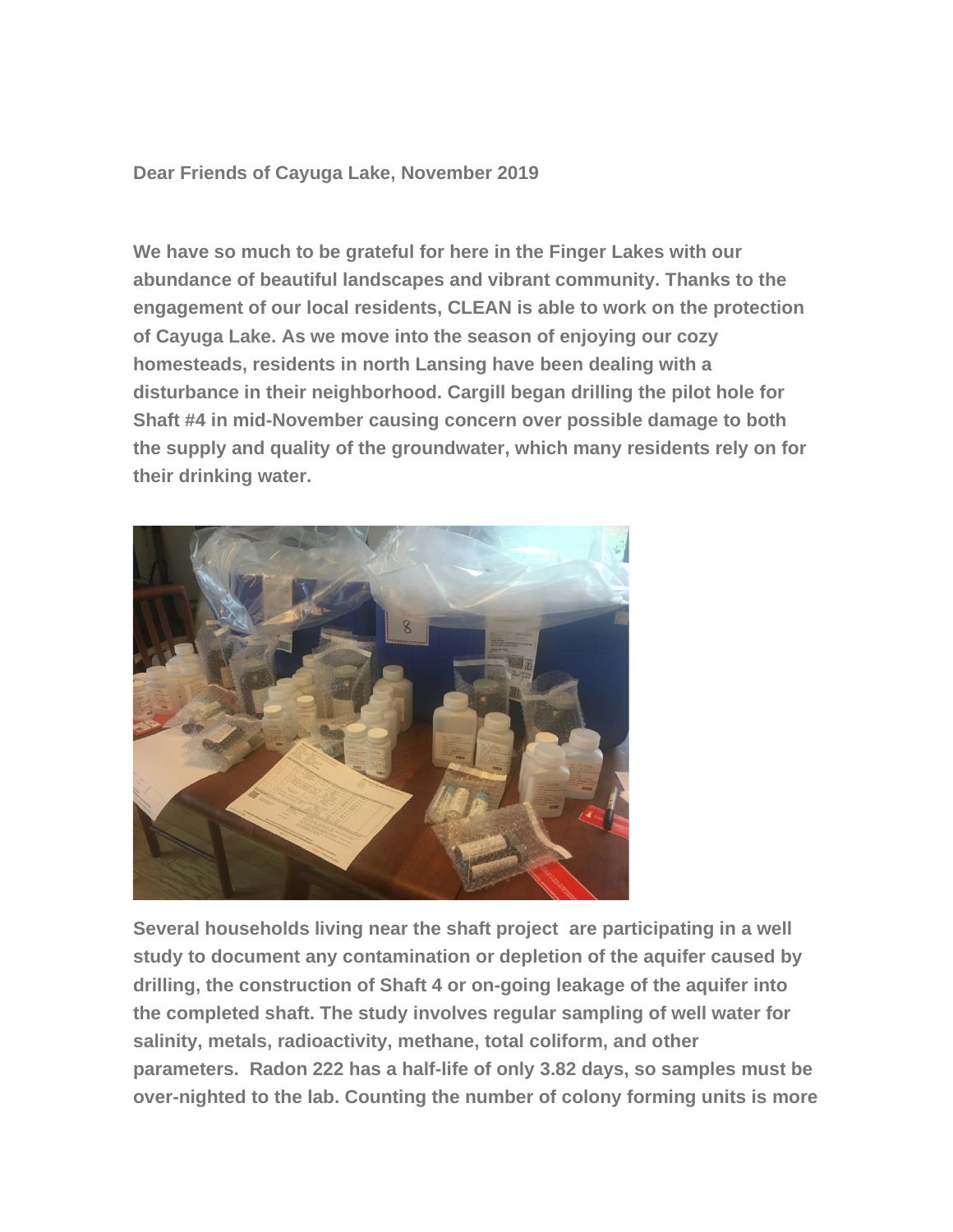**informative than asking a lab to simply determine whether or not coliform and E. coli are present. Some well owners are also opting to install long-term submersible dataloggers that measure water depth in the well and monitor for signs of contamination. If you live in the area surrounding Shaft #4 and are interested in being a part of this well study, please contact us at** <http://cleancayugalake.org/> **to learn more.**

**Cargill, Inc., mines salt about 2,000 feet below Cayuga Lake. The permitted area covers nearly a quarter of the Lake's footprint, but in 50 years of owning the mine, Cargill has never been required to prepare an Environmental Impact Statement (EIS). Although the salt that they mine is publicly-owned, Cargill claims that the most relevant information (that might assist non-Cargill scientists in assessing the risk of this operation) is a trade secret. Earlier this year Judge John Rowley ruled against our Article 78 lawsuit against Cargill and the Dept of Environmental (DEC) that sought to have an EIS ordered by the Court prior to Cargill being allowed to build Shaft #4. CLEAN's legal team has filed an appeal with the Third Appellate Division asking for both an injunction to stop the construction of Shaft #4 and for an EIS of the \$42M shaft project. The owners of the much newer Hampton Corners Salt Mine 65 miles to the northwest have already carried out two EISes and say that these costly studies make their miners safer and improve their relations with their neighbors.** 

**This past week, CLEAN's legal team finalized the record on appeal to provide the appellate court everything it needs to understand the potential for significant environmental impacts from the installation of the shaft that will allow continued mining under thinning bedrock between the bottom of the Lake and the mine itself. This 3,500-page record shows that the DEC should have issued a declaration of positive significance and required the preparation of an EIS.**

**We need your help to demand that the NYS Office of General Services (OGS) better protect our Lake. OGS has been "consenting" to mining beneath the Lake at 10-year intervals without an environmental review since 1938. The OGS, as the steward of our public lands, is mandated to regulate Cayuga**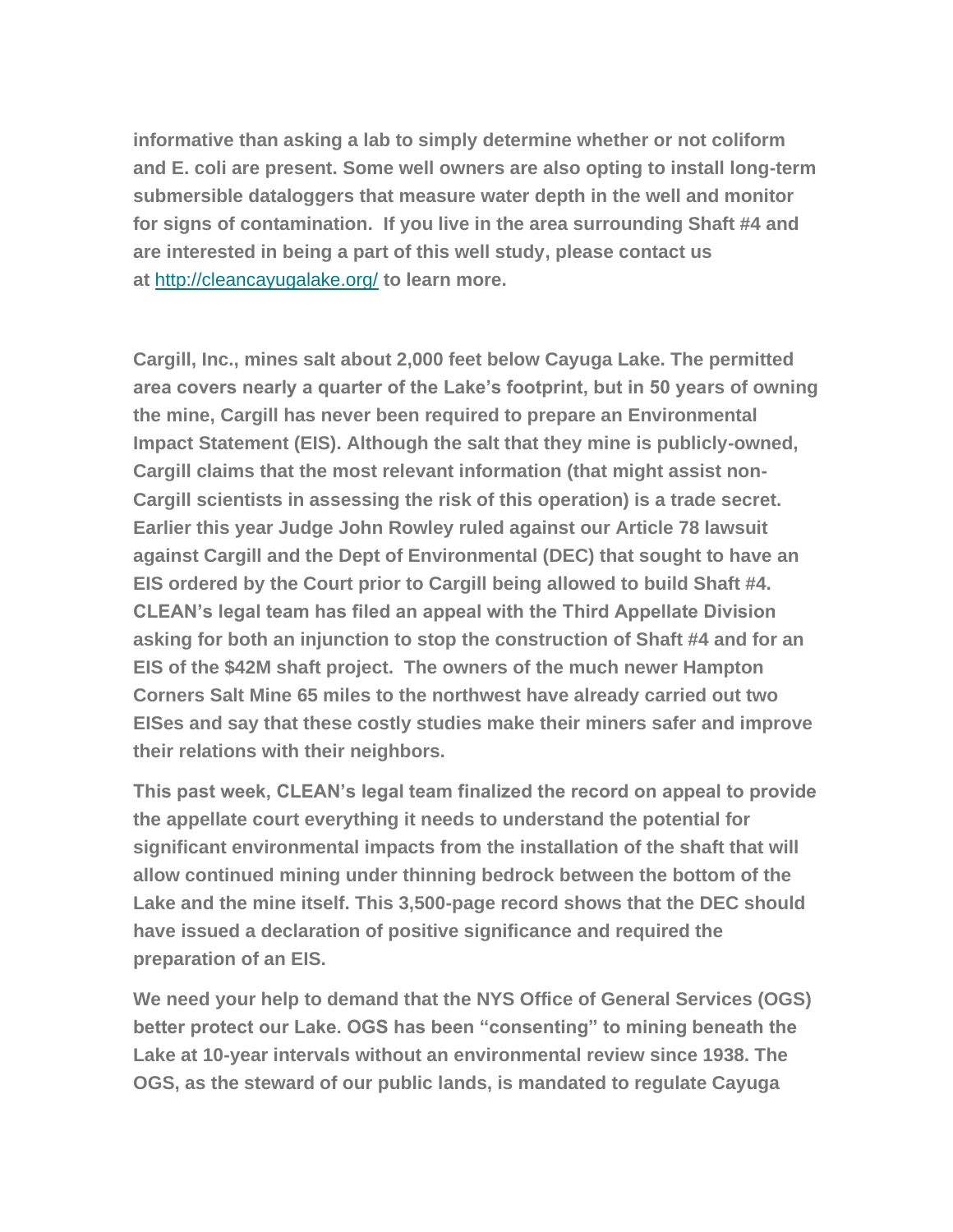**Lake for its highest and best use. Currently, there are insufficient financial and environmental protections for this valuable community drinking water resource.**

**Please:**

- **a) E-mail or call Bradley Allen: Bradley.Allen@ogs.ny.gov (518) 474-5988**
- **b) E-mail or call Sean Carroll: Sean.Carroll@ogs.ny.gov (518) 473-5294**

**Urge them both to:**

**1) Schedule a public statement hearing in Ithaca prior to the issuance of a new permit; and**

**2) End Cargill's right to mine under or near Cayuga Lake when the current permit expires on December 31, 2019.**

**Please consider enrolling your property near the mine in the Cayuga Salt Mine Subsidence Study. The Chris Dennis Environment Foundation (CDEF) has received seed money from the Park Foundation to help launch a longterm project to monitor and publicize land surface deformation as a result of salt mining beneath Cayuga Lake and the towns of Lansing and Ulysses. Data from this project may better enable landowners to seek damages in the event their properties are damaged by mine-related subsidence. One Cargill consultant has maintained that mining-related subsidence is a process that slowly takes place over 200 years, but admits that subsidence at the middle of the lake could total 5.5 feet. We know that at the not-so-distant Hampton Corners Mine, room closure--which means when the ceiling and floor of a mining panel have met--can take place in as little as a decade. CLEAN's geology team is concerned that subsidence occurs under the lake bedrock fractures may be enlarged such that saline artesian aquifer located beneath the lake could begin venting into the lake, further salinizing the lake water.**

**CLEAN's geology team is of the view that, as mining under the lake progresses northward, the risks of mine collapse grow increasingly**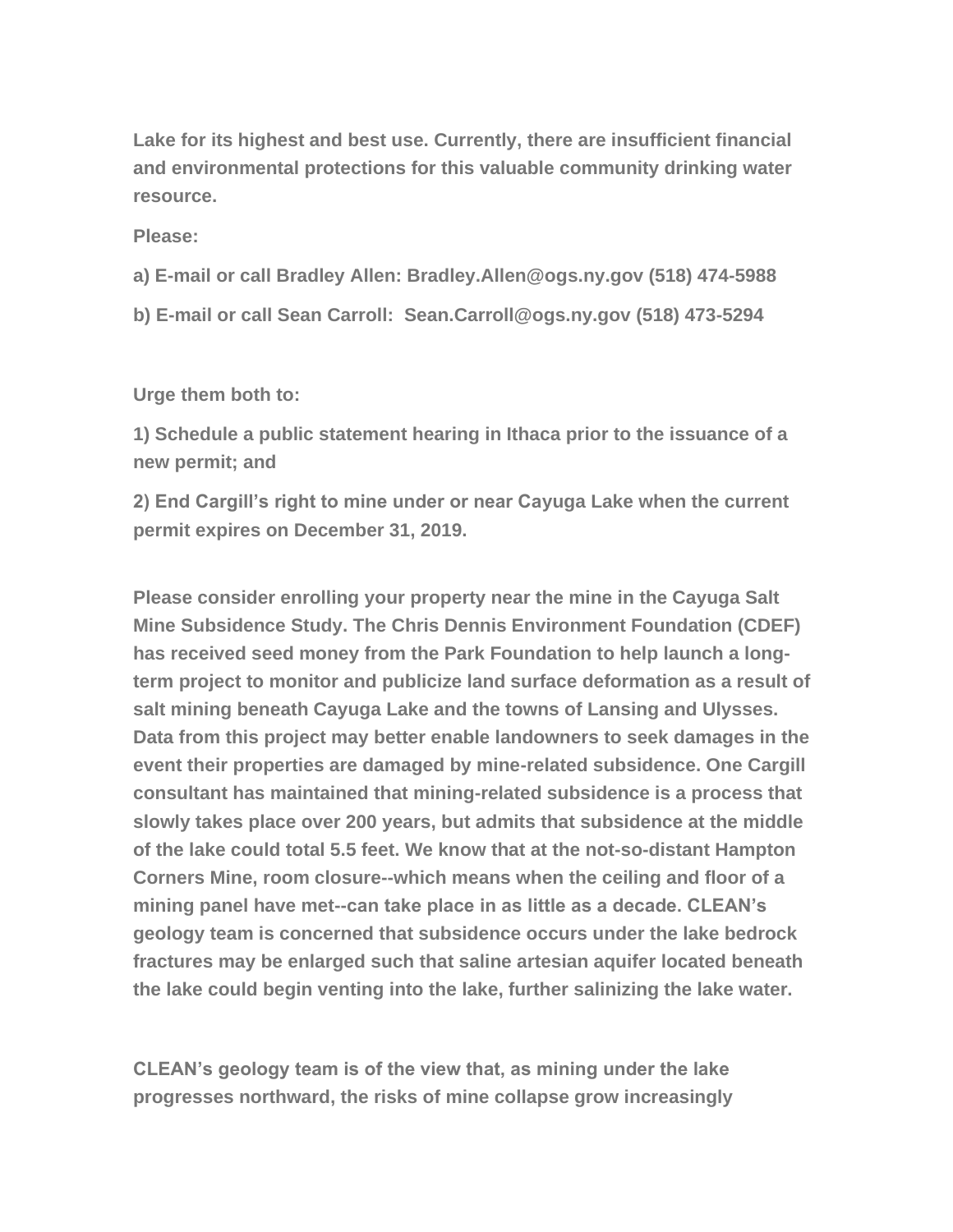**greater. A catastrophic flooding of the mine would put the lives of Cargill's miners at risk, but could also put >\$1B worth of buildings and infrastructure at risk of subsidence damage in the City of Ithaca.**

**The DEC requires Cargill to monitor subsidence along the east and west shores of Cayuga Lake but in the past 40 years, about 25% of Cargill's subsidence monuments along the west shore are no longer producing data. Explanations are usually limited to terse phrases as as "missing", "lost", or "in error." DEC does not appear to require that missing Cargill monuments be replaced. Presumably, Cargill's liability for future subsidence damage may be less if the time-series data on subsidence are fragmented and incomplete.** 

**As Climate Change accelerates sea-level rise and destroys the 95% of the planet's freshwater located in Antarctica, the 9.5 cubic kilometers of freshwater in Cayuga Lake will become increasingly valuable as millions of coastal residents begin moving inland. If the mine were to flood today, it is estimated that more than 15B gallons of saturated brine--as much as seven times the salinity of seawater--could begin venting into lake. At >40ppm sodium, Cayuga Lake water is already--courtesy of salt mining--more than twice it's pre-mining salinity and more than twice the 20 ppm sodium in drinking water for people with hypertension. If Cargill obtains a permit to expand its mining operations north of Cayuga Power up to Long Point, a future flooded Cayuga Salt Mine could pose more than double the risk to the lake that's already in place.**

**If you own property in the affected area and are interested in participating in the subsidence study, please email** [CLEAN.CayugaLake@gmail.com](mailto:CLEAN.CayugaLake@gmail.com) **for more information.**

**Reminder: Please visit the CLEAN website at** <http://cleancayugalake.org/> **and sign the petition to DEC Commissioner Seggos urging them to demand remediation of the Coal Ash Landfill at Cayuga Power Plant. The 42-year-old coal ash landfill at Cayuga Power Plant, up-slope of Cayuga Lake, contains more than 2 million tons of coal ash and industrial waste in a partially**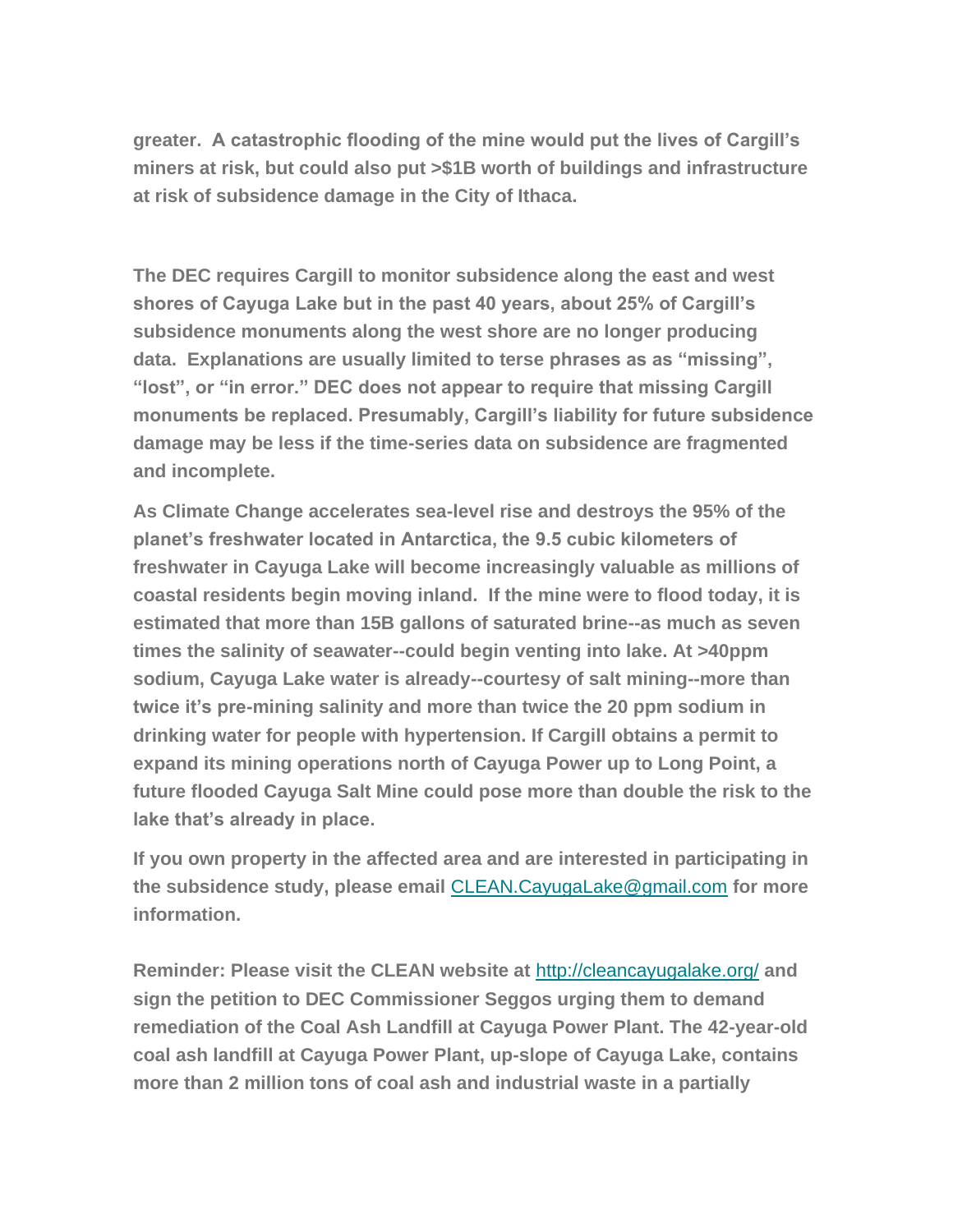**unlined landfill that monitoring wells show is contaminating groundwater. EPA Coal Combustion Residue rules require that owners of an active coal ash landfill have their own web sites displaying information to the public. You can see the website for Cayuga Power's active coal ash landfill** [here.](https://scoc1.weebly.com/) **Start reading through the documentation and if you have any questions, you might want to e-mail or call John Marabella, the environmental director at Cayuga Power (**[Marabella@HeorotPower.com](mailto:Marabella@HeorotPower.com)**;** [607-](https://hangouts.google.com/?action=chat&pn=%2B16075337913&hl=en&authuser=0) [533-7913](https://hangouts.google.com/?action=chat&pn=%2B16075337913&hl=en&authuser=0)**) to ask your questions. The weird thing about this landfill's reporting is that there are rarely any violations. One key question: why does DEC Region 8 require the Lockwood Landfill at Seneca Lake to send it's coal ash leachate to a wastewater treatment plant, where DEC Region 7 allows up to 30 million gallons of virtually untreated coal ash leachate to be discharged into Cayuga Lake annually.** 



**The 2019 CLEAN/CSI collaboration to record lake water quality in the north end of Cayuga Lake wrapped up with a final meeting in mid-November to exchange data and make plans for 2020. The Manta+35 used by CLEAN researchers measures pH, temperature, conductivity, depth, dissolved oxygen, turbidity, sodium, chloride, chlorophyll a, and cyanobacteria. Community Science Institute provided lab analysis of nutrients and plankton**